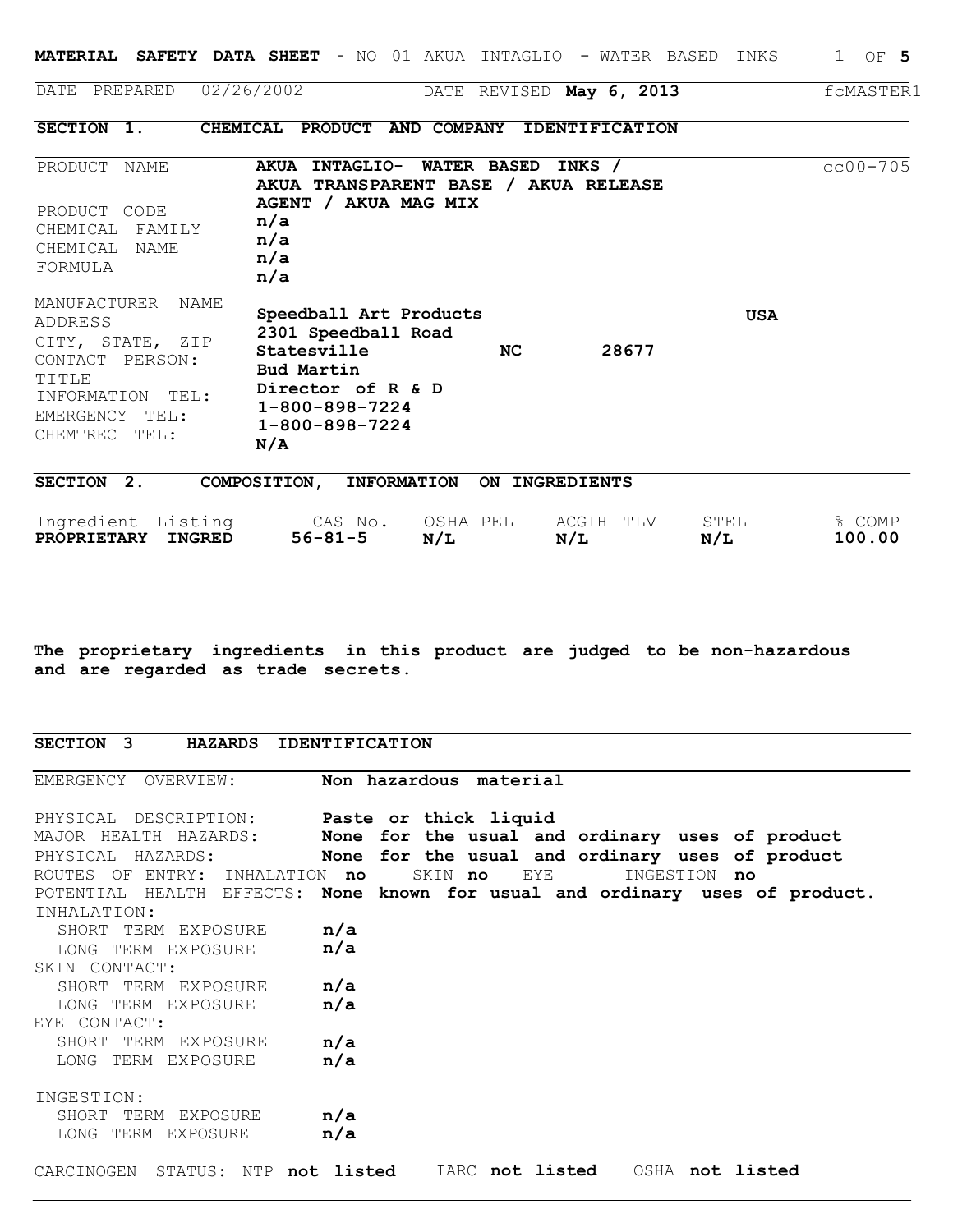MEDICAL CONDITIONS AGGRAVATED BY EXPOSURE: none

SECTION 4 FIRST AID MEASURES

EYES: Eye contact: carefully flush for 15 minutes. If irritation occurs, contact a physician.

SKIN: Wash with soap and water

INHALATION: Not likely to occur; seek fresh air

INGESTION: Drink water or milk to dilute.

SECTION 5 FIRE FIGHTING MEASURES

FLASH POINT: None

FIRE AND EXPLOSION HAZARDS: None

EXTINGUISHING MEDIA: Water, foam, carbon dioxide or dry chemical

SPECIAL FIRE FIGHTING PROCEDURES: None required for this material.

SECTION 6 ACCIDENTAL RELEASE MEASURES

SPILL/LEAK Wash area with soap and water. PROCEDURES

## SECTION 7 HANDLING AND STORAGE

STORAGE TEMPERATURE Store at 70 deg F. (Min 50 deg F Max 100 deg F.) (min/max) SHELF LIFE: Not determined

SPECIAL SENSITIVITY: None likely or known

- HANDLING AND STORAGE:For personal protection and hygiene, wash thoroughly after handling. Wash before eating, smoking or using toilet facilities. Store in a tightly closed container. Store in a cool, dry, place.
- PRECAUTIONS: Avoid eye & skin contact. Keep container closed when in use and upright to prevent leakage.

SECTION 8 EXPOSURE CONTROLS, PERSONAL PROTECTION

EXPOSURE LIMITS: None known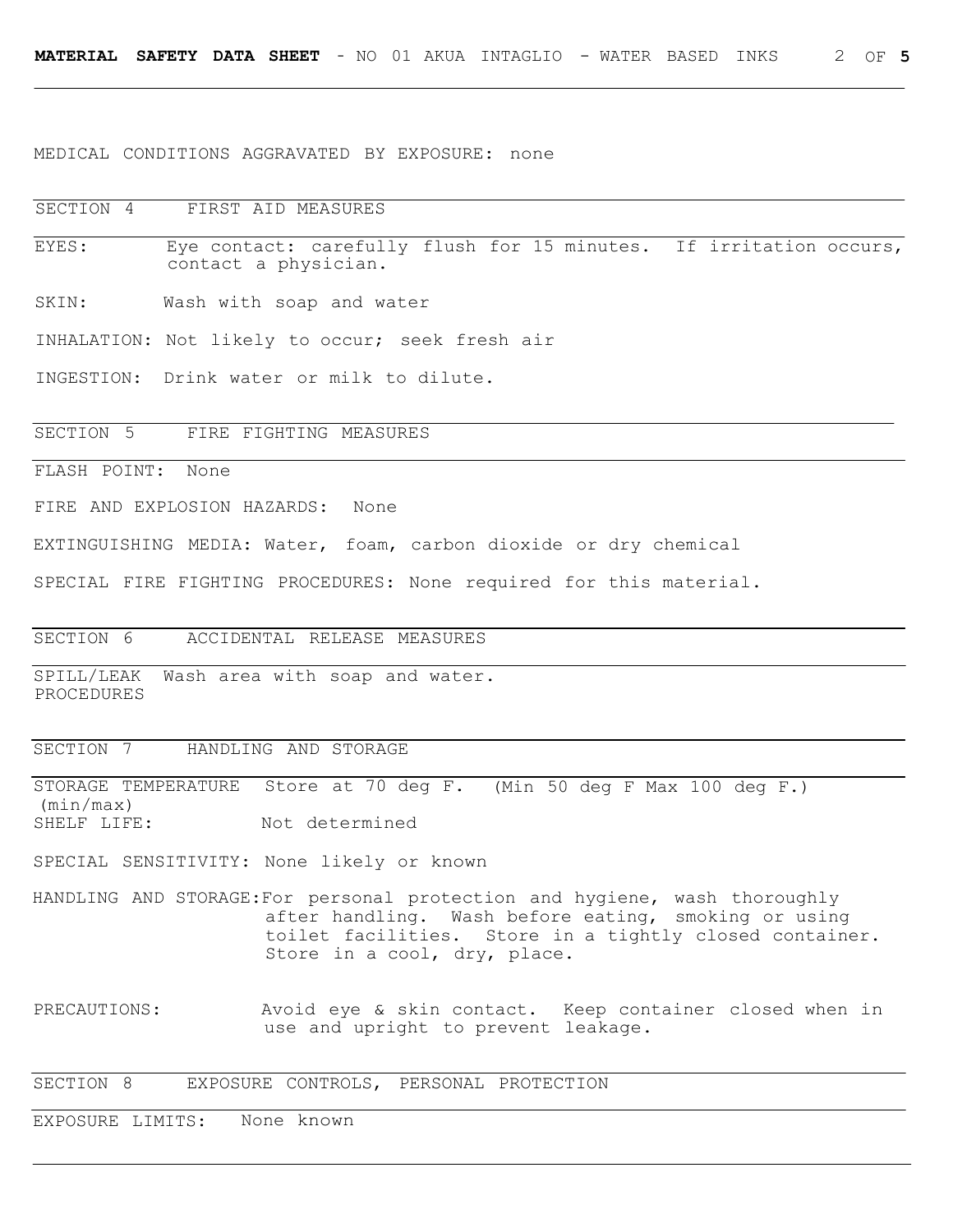**MATERIAL SAFETY DATA SHEET** - NO 01 AKUA INTAGLIO - WATER BASED INKS 3 OF **5**

EYE PROTECTION: Wear splash goggles where spills or splashing may occur.

SKIN PROTECTION: Not required.

RESPIRATORY AND Not required. VENTILATION:

SECTION 9 PHYSICAL AND CHEMICAL PROPERTIES

| PHYSICAL FORM        | paste or thick liquid |
|----------------------|-----------------------|
| <b>COLOR</b>         | various colors        |
| ODOR                 | no descernible odor   |
| BOILING POINT        | $212$ deg F           |
| MELT POINT           | n/a                   |
| FREEZE POINT         | $32$ deg $F$ .        |
| PH                   | n/a                   |
| SOLUBILITY IN WATER  | miscible              |
| SPECIFIC GRAVITY     | n/a                   |
| BULK DENSITY         | n/a                   |
| % VOLATILE BY WEIGHT | n/a                   |
| VAPOR PRESSURE       | n/a                   |
| VAPOR DENSITY        | n/a                   |

SECTION 10 STABILITY AND REACTIVITY

STABILITY:

stable

POLYMERIZATION: no

INCOMPATIBILITIES: none known

DECOMPOSITION PRODUCTS: none known

CONDITIONS TO AVOID: n/a

SECTION 11 TOXICOLOGICAL INFORMATION

| HEALTH EFFECTS: | Heated decomposition products may cause eye and respiratory |  |
|-----------------|-------------------------------------------------------------|--|
|                 | irritation.                                                 |  |
| INHALATION:     | Not likely to occur; do not spray apply without source of   |  |
|                 | fresh air.                                                  |  |
| SKIN CONTACT:   | Prolonged liquid contact with skin may cause irritation or  |  |
|                 | redness.                                                    |  |
| EYE CONTACT:    | Prolonged liquid contact with eyes may cause irritation or  |  |
|                 | redness.                                                    |  |
| INGESTION:      | No effect; known in usual and ordinary uses of product      |  |
|                 |                                                             |  |

SECTION 12 ECOLOGICAL INFORMATION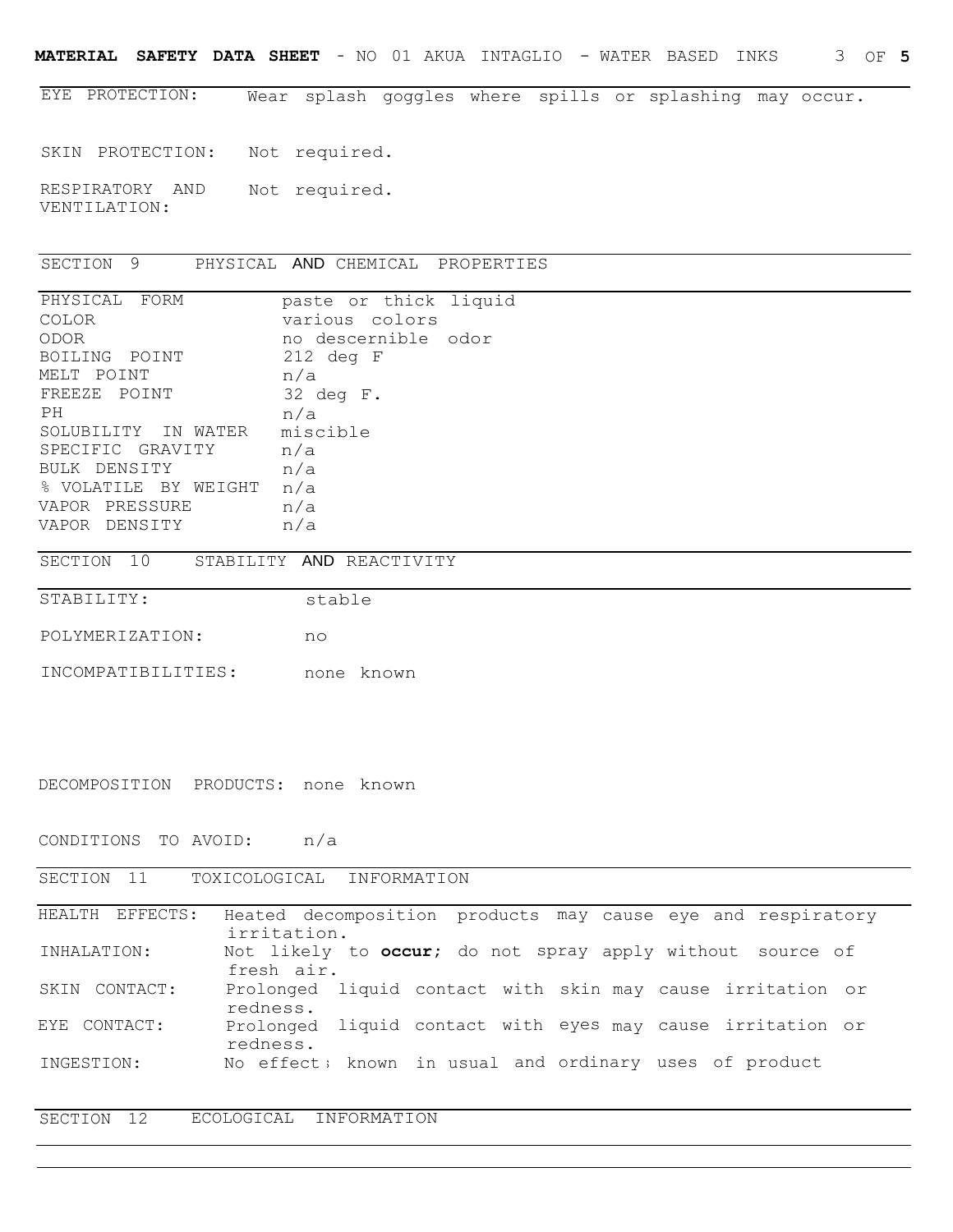**None likely; not known**

## **SECTION 13 DISPOSAL CONSIDERATIONS:**

WASTE DISPOSAL METHOD: **Dispose of all waste material in accordance with all applicable federal, state and local regulations.**

## **SECTION 14 TRANSPORTATION INFORMATION:**

| D.O.T. SHIPPING NAME:    | not known |
|--------------------------|-----------|
| TECHNICAL SHIPPING NAME: | not known |
| D.O.T. HAZARD CLASS:     | not known |
| U.N./N.A. NUMBER         | not known |
| PRODUCT RQ (LBS)         | not known |
| D.O.T. LABEL             | not known |
| D.O.T.PLACARD            | not known |
| FREIGHT CLASS BULK       | not known |
| FREIGHT CLASS PACKAGE    | not known |
| PRODUCT LABEL            | not known |

| SECTION 15                                           | REGULATORY INFORMATION                                                                                                                                              |                    |
|------------------------------------------------------|---------------------------------------------------------------------------------------------------------------------------------------------------------------------|--------------------|
| OSHA STATUS                                          | n/a                                                                                                                                                                 |                    |
| TSCA STATUS                                          | n/a                                                                                                                                                                 |                    |
| CERCLA REPORTABLE<br>QUANTITY                        | n/a                                                                                                                                                                 |                    |
| SARA TITLE III:                                      | n/a                                                                                                                                                                 |                    |
| SECTION 302<br>EXTREMELY HAZARDOUS n/a<br>SUBSTANCES |                                                                                                                                                                     |                    |
| SECTION 311/312<br>HAZARD CATEGORIES                 | n/a                                                                                                                                                                 |                    |
| SECTION 313<br>TOXIC CHEMICALS                       | n/a                                                                                                                                                                 |                    |
| RCRA STATUS                                          | No lead content based on lead test. Other metals have<br>not been tested but do not contain RCRA metals beyond<br>trace quantities and will not exceed TCLP limits. |                    |
| STATE REGULATORY<br>INFORMATION                      | n/a                                                                                                                                                                 |                    |
| COMPONENT NAME<br>& CAS NUMBER<br>none               | CONCENTRATION<br>none                                                                                                                                               | STATE CODE<br>none |